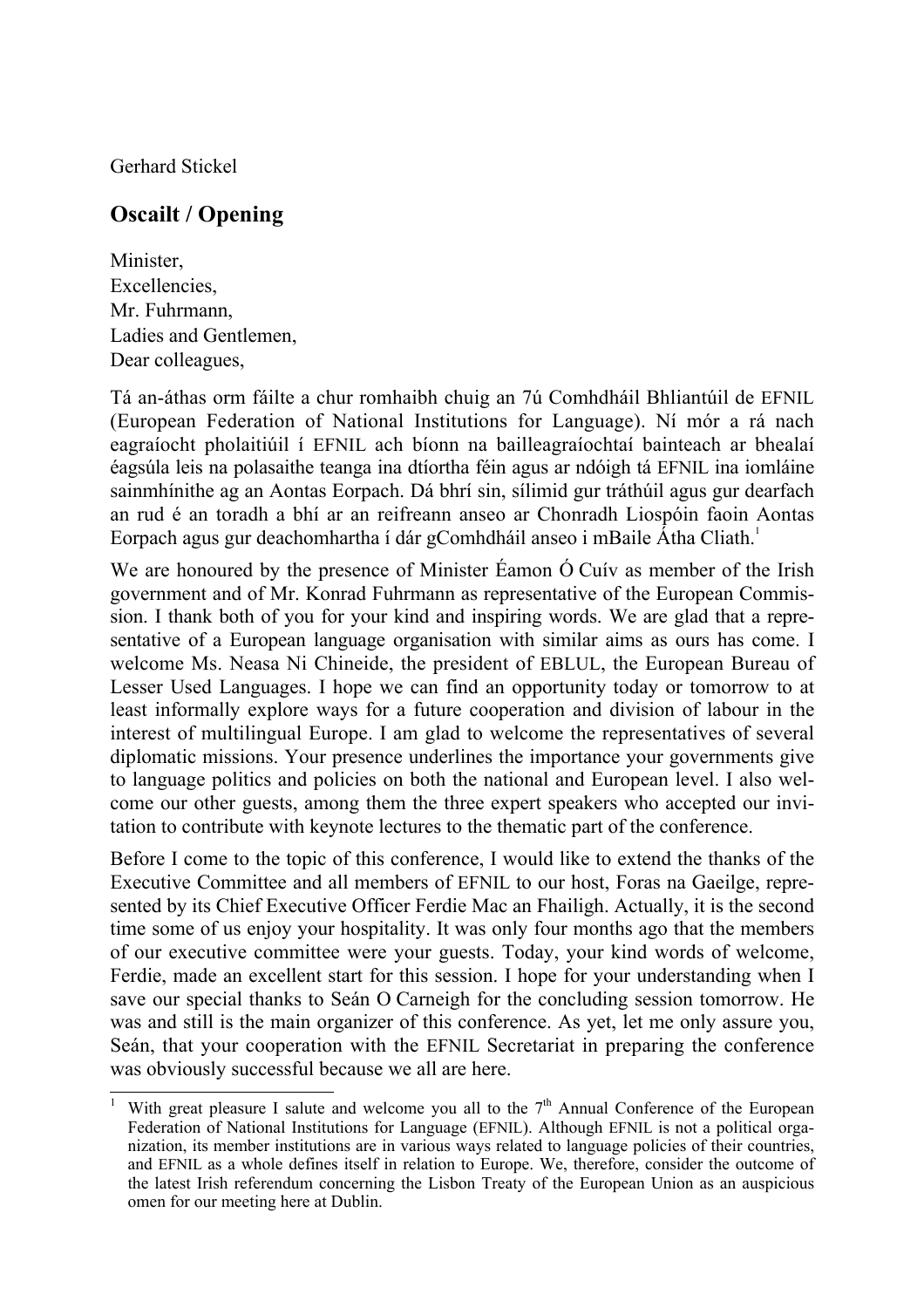The general theme of this year's conference is *The relationship between the official national languages and regional and minority languages in Europe*. With this topic, we continue the series of themes and discussions concerning language use and language policies in Europe that we began six years ago at our founding conference in Stockholm. Let me just recall the general themes of our previous annual conferences: They were:

Stockholm 2003: *Linguistic Functional Domains* and *Language Legislation* (2 themes); Paris 2004: *European Cooperation in Terminology: Domains and Networks*; Brussels 2005: *Plurilingual Europeans – Foreign Language Learning and Language Politics*;

Madrid 2006: *Pluricentric Languages in Europe*; Riga 2007: *National and European Language Policies*; Lisbon 2008: *Language Use in Business and Commerce*.

And now it is: *The Relationship between the Official National Languages and Regional and Minority Languages*. Without trying to anticipate what our invited experts will say, let me, please, explain in brief our background for this topic. Nine years ago, delegates from central language institutions of several European countries met in Mannheim for the first preparatory conference that finally led to the foundation of EFNIL. Those who met there were not specialists for multilingualism or foreign language learning but experts for the official national languages of their countries. They came together with the aim to explore means and ways to preserve and further the development of their own languages within the context of multilingual Europe. From the very beginning **they**, that is, **we** focussed our discussion, our plans, and our activities on the national standard languages of our countries, although we had some difficulties to find an appropriate term and definition for the objects of our concern. The founding members of EFNIL will certainly remember the discussion we had in connection with the Mannheim-Florence Recommendations, $2$  when we encountered the problem of translating between terms such as Spanish *lengua culta*, German *Hochsprache*, French *langue nationale*, Italian *lingua ufficiale*, Dutch *standardtaal,* and English *national* or *standard language*. In the meantime, we have made clear that EFNIL's primary concern is the standard varieties of the languages that are used in the various countries as official languages and are also recognized as official by the authorities of the European Union. Concerning the many other languages that are used in certain regions of our countries or by smaller groups of our populations, we realized that there were already groups and organisations that in various ways were concerned with these so called lesser used languages. We are glad to have representatives of two of these organisations with us today. For us, these languages, apparently, do not to cause specific problems for the linguistic togetherness of Europe as a whole. The problems they have are, as far as I can see, first of all to be recognized and respected within their national contexts in relation to the official standard languages. Concerning,

 $\overline{a}$ 

<sup>2</sup> See www.efnil.org/documents/recommendations-of-mannheim-florence or Stickel, Gerhard (Hg.) (2002): Europäische Hochsprachen und mehrsprachiges Europa. Mannheim: Institut für Deutsche Sprache, 225-256.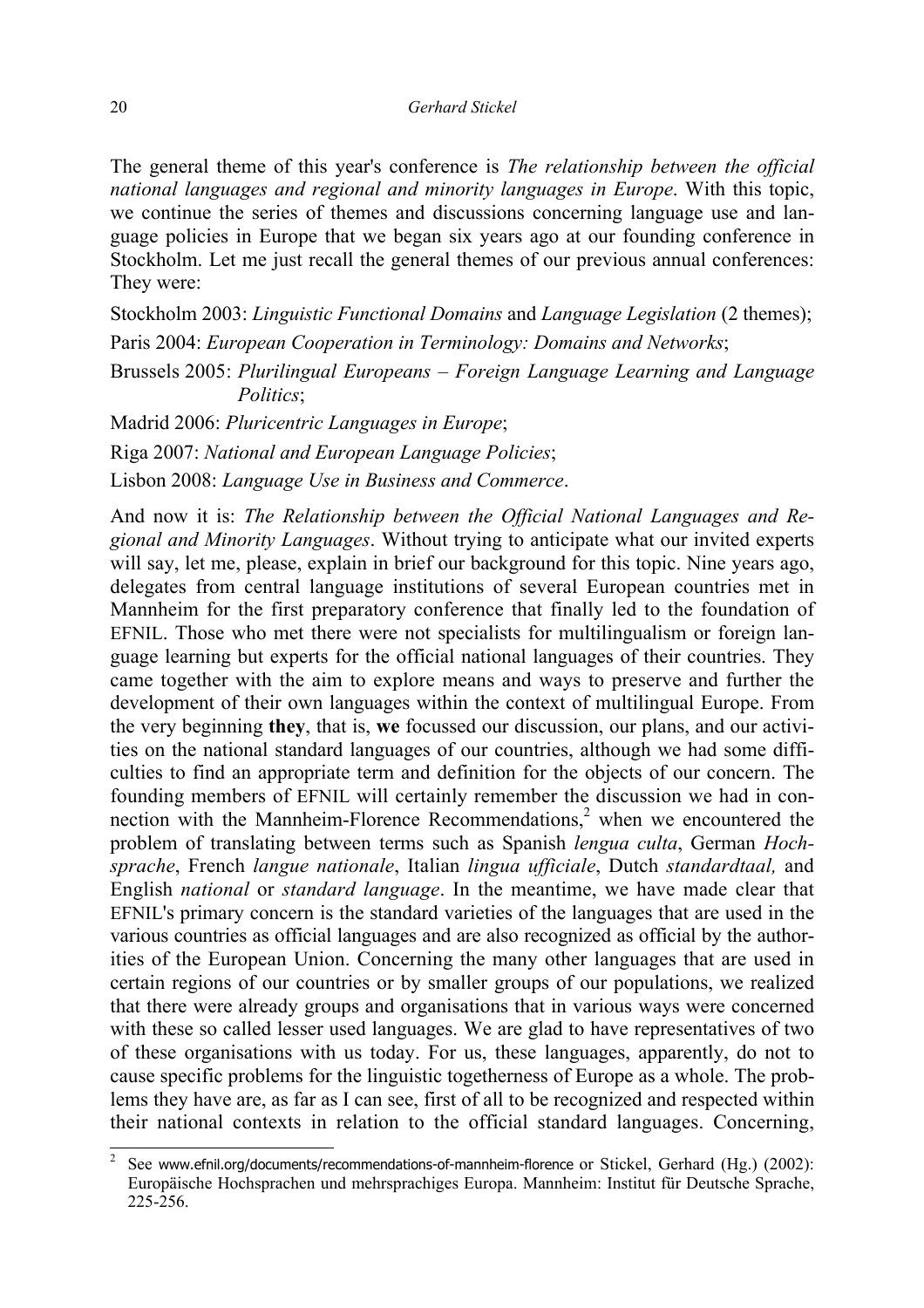however, the aspect of international language contacts, it is highly improbable that, for example, Spanish Basks meet with French Bretons, German Sorbs, or British Welshmen and start a discussion about which of these languages should be used for their communication.

More frequent than encounters between speakers of different minority languages are those between speakers of languages such as Italian, English, French, German, Polish, and others as first languages: encounters in the realms of international business, politics, science, and tourism. There and then, the question of what language can or should be used becomes acute and urgent. As we all know, this question is nowadays being solved in most cases by using English as an auxiliary language (as I do right now, for instance). I conciously avoid here the term 'lingua franca' because the historical *lingua franca* was never used in politics, science, or art: it was only a primitive pidgin used by sailors and merchants on the Mediterranean coasts. The problem that the present European national languages have, are not caused by the use of an English pidgin for simple purposes such as finding a hotel or getting an taxi in another country but by the use of an elaborate English for the communication in the domains of science, politics, and higher education even within national contexts where traditionally the standard language of the country in question would have been used. This development is frequently being charaterized as an increasing loss of linguistic domains that the European languages other than English are in danger of.

As we know, the governments of the individual continental countries make efforts in various ways and to a various extent to support and protect their official languages. Some of the member institutions of EFNIL are engaged in these efforts. In EFNIL, we are convinced that it is, however, in the very interest of our own languages that we do not only care for these languages but for other languages as well. We learned to consider each of our own languages as parts of the rich linguistic diversity that is constitutive for the cultural and social diversity and wealth of our continent. When I, for instance, support the use of my native tongue, German in science and higher education of my country, I have to accept and approve similar activities of my French, Swedish, Polish, Hungarian colleagues and friends from other countries to also support the use of their languages in these domains.

Although EFNIL and its members concentrate their interest and activities on the official national languages in Europe, we are, of course, aware of the fact that these languages are only part of the linguistic landscape of our countries and of Europe as a whole. I already mentioned regional and minority languages. These languages have already come into the focus of European institutions, especially the Council of Europe that agreed in 1992 on a European Charter for regional or minority languages. As we know, this charter has been accepted and ratified by most European states. It is fortunate and sensible that the regional and minority languages now enjoy official protection and support because they form an important part of the linguistic and cultural diversity and wealth of our continent. However, we are also aware that there is no corresponding European charter for the official standard languages of our countries. I doubt if there will ever be such a charter, although it is these languages that tend to get into conflicts because of their function for national identities.